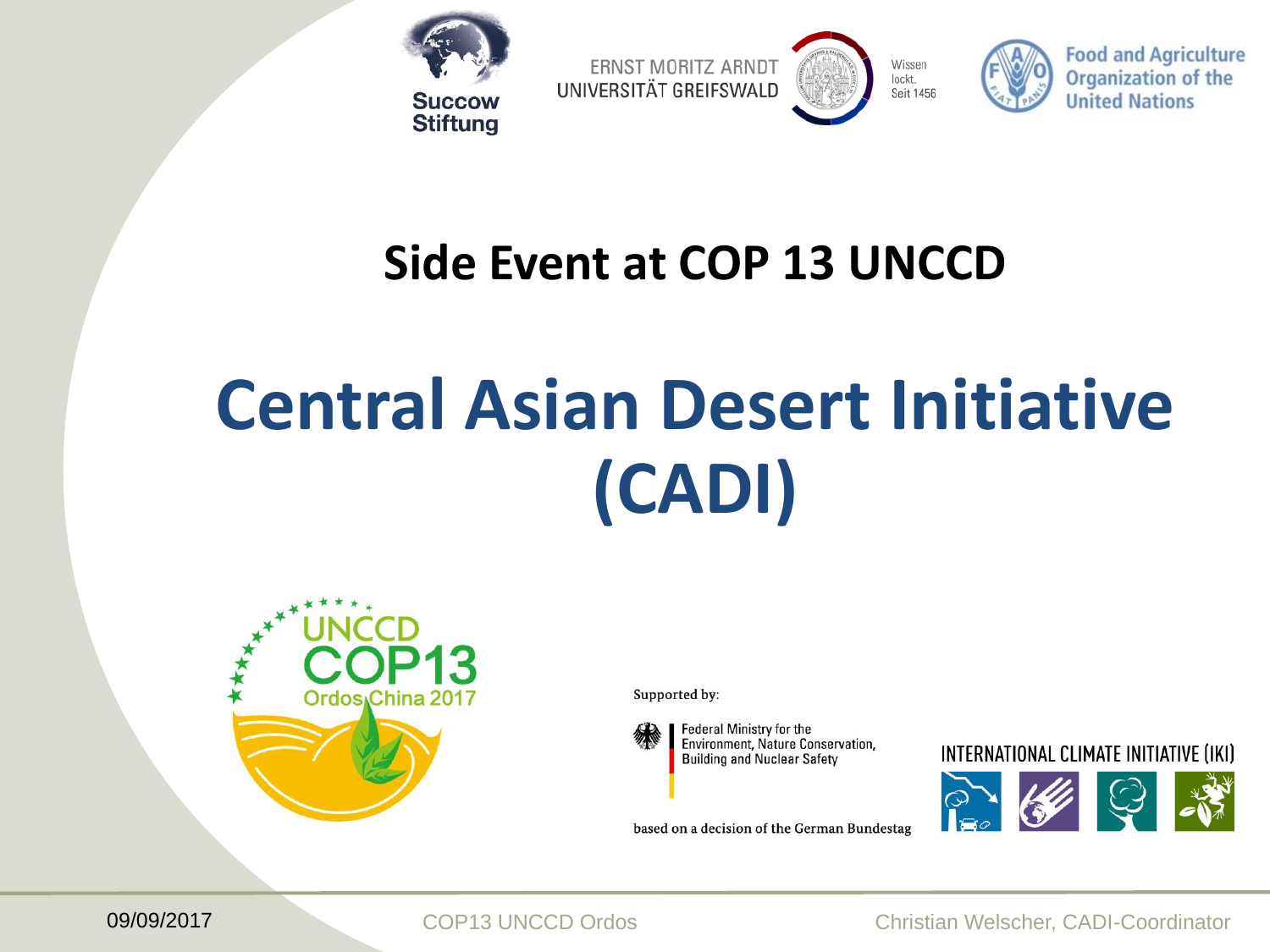### **Idea of the Central Asian Desert Initiative (CADI) presented at COP12 UNCCD in Ankara**

### **Overall goal of CADI**



### **Preserving the biodiversity and ecosystem services of temperate (or cold winter) deserts in Central Asia**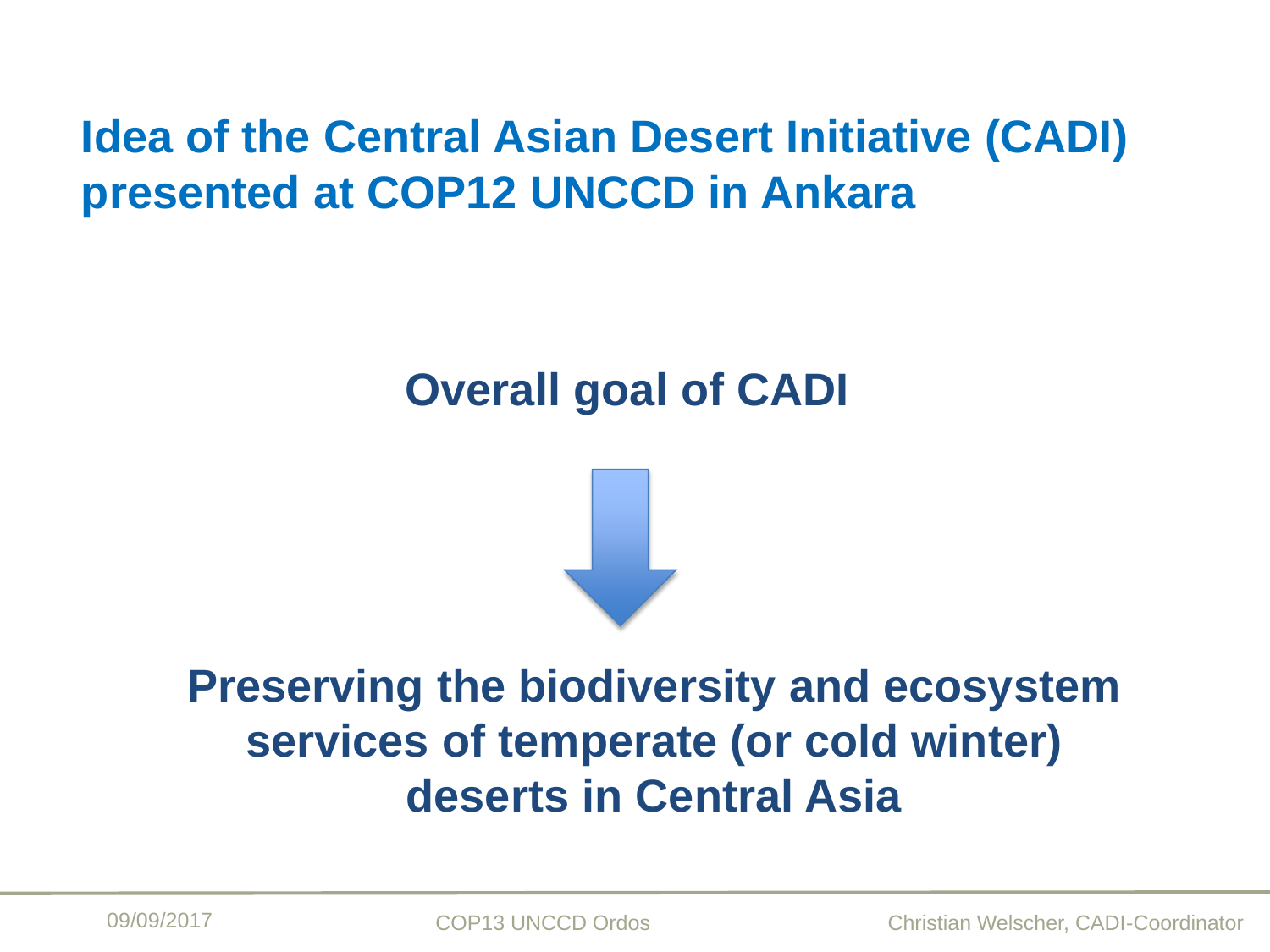### **Project master data of CADI**

| <b>Project title:</b>    | Central Asian Desert Initiative (CADI) - Conserva-<br>tion and sustainable use of cold winter deserts                                                    |
|--------------------------|----------------------------------------------------------------------------------------------------------------------------------------------------------|
| <b>Granted by:</b>       | International Climate Initiative (IKI) of the Federal<br>Ministry for the Environment, Nature Conservation,<br><b>Building and Nuclear Safety (BMUB)</b> |
|                          | $\rightarrow$ www.international-climate-initiative.com                                                                                                   |
| <b>Duration:</b>         | $01.07.2016 - 31.12.2019$                                                                                                                                |
| <b>Target countries:</b> | Kazakhstan, Turkmenistan, Uzbekistan,<br>with components in China, Iran, Mongolia                                                                        |
| <b>Supporting grant:</b> | 3.280.963€                                                                                                                                               |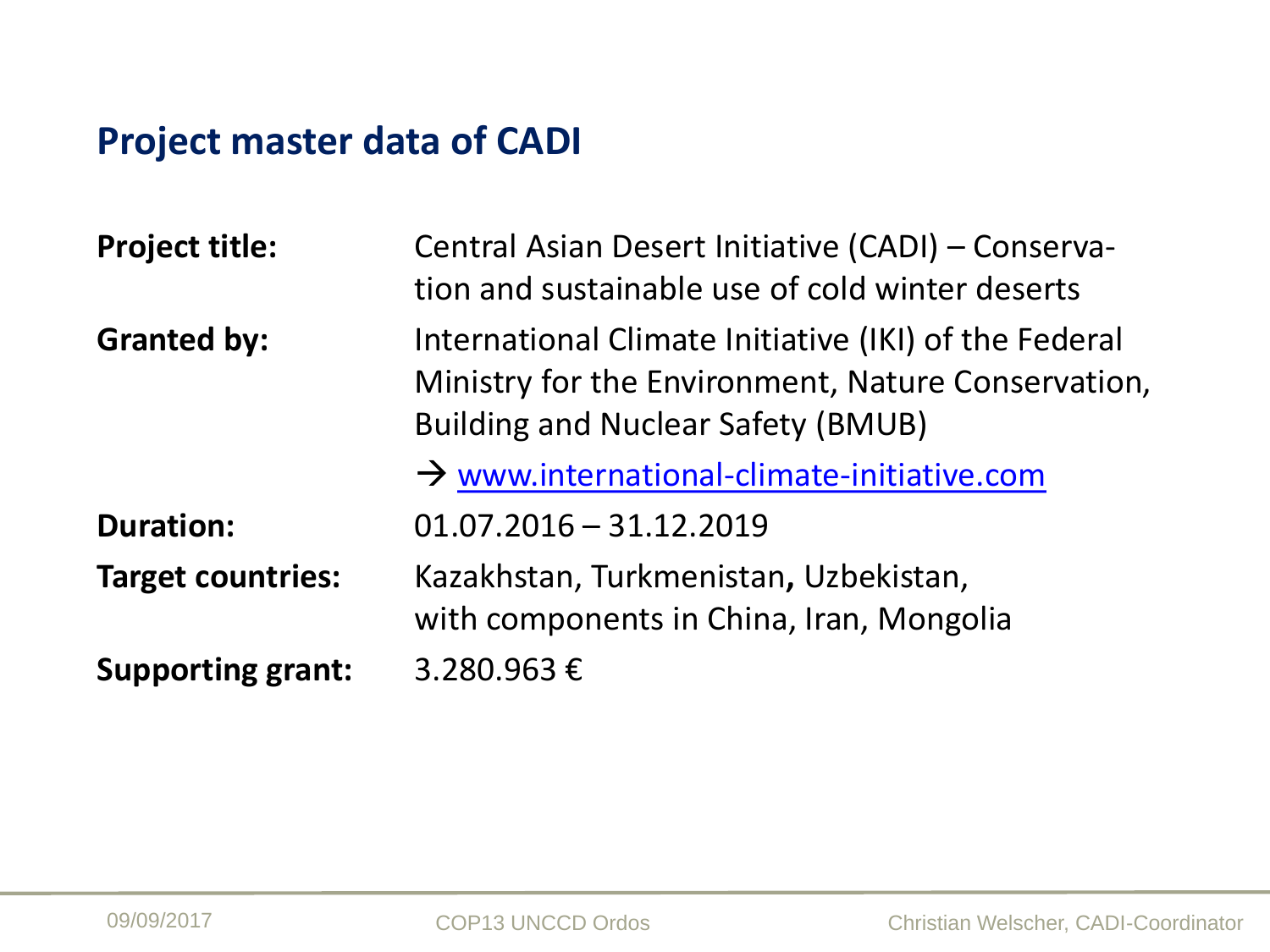#### **CADI partners**

**PROJECT MANAGEMENT University of Greifswald, Germany**

**IMPLEMENTING PARTNERS Michael Succow Foundation, Greifswald, Germany Food and Agriculture Organization of the United Nations (FAO), Subregional Office for Central Asia, Ankara, Turkey**

#### **MAIN PARTNERS IN CENTRAL ASIA (AMONG OTHERS)**

| <b>Kazakhstan</b>   | <b>Committee on Forestry and Wildlife of the Ministry of</b><br><b>Agriculture, Astana</b>                 |
|---------------------|------------------------------------------------------------------------------------------------------------|
|                     | <b>Association for the Conservation of Biodiversity in</b><br>Kazakhstan (ACBK), Astana                    |
| <b>Turkmenistan</b> | <b>State Committee of Turkmenistan for Environmental</b><br><b>Protection and Land Resources, Ashgabat</b> |
|                     | National Institute of Deserts, Flora and Fauna, Ashgabat                                                   |
| <b>Uzbekistan</b>   | <b>State Committee on Forestry of the Republic of</b><br><b>Uzbekistan, Tashkent</b>                       |
|                     | <b>FAO office in Uzbekistan, Tashkent</b>                                                                  |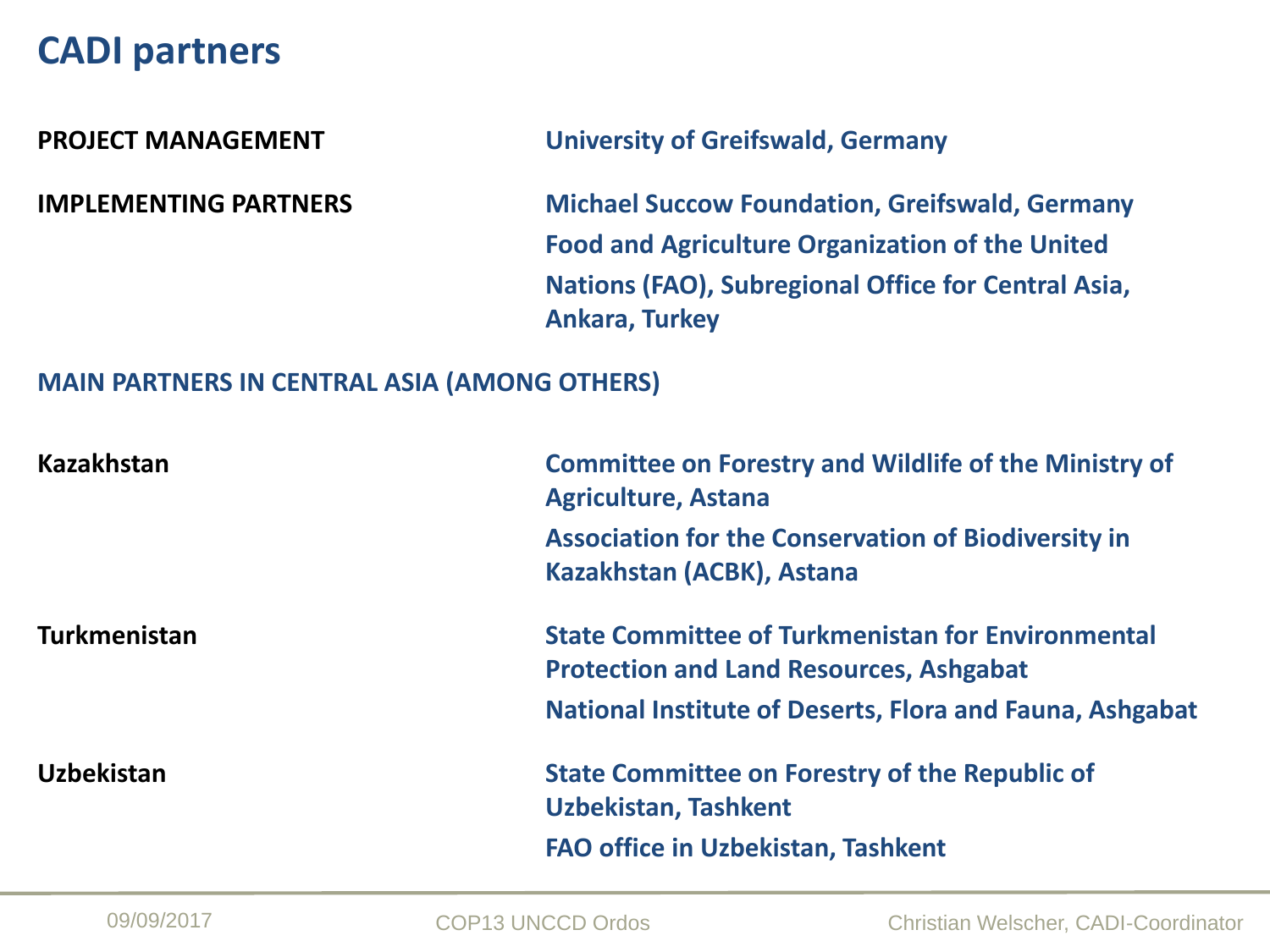## **Work package I**

## **"Generate knowledge"**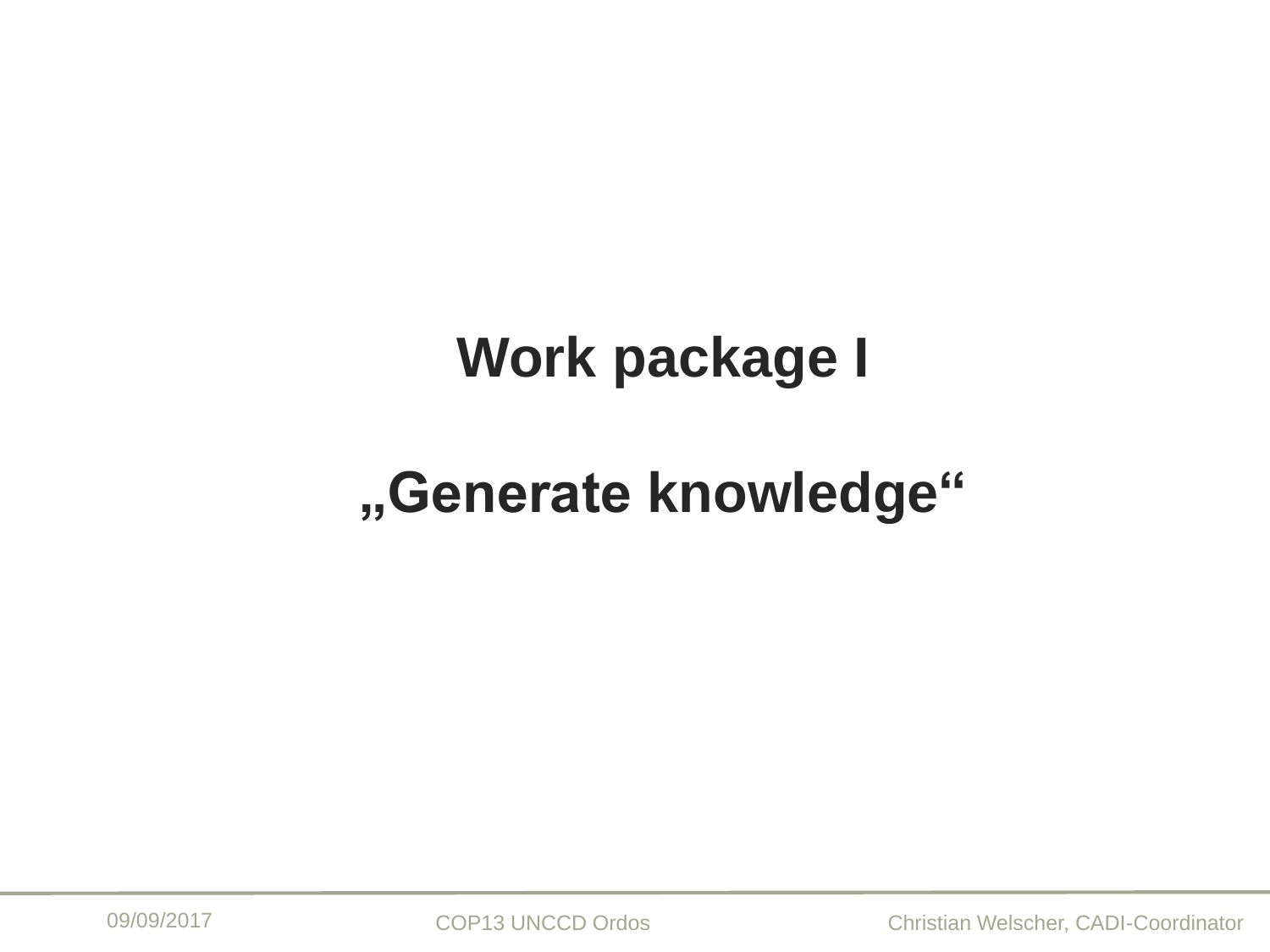#### **Output I**:

Evidence based **knowledge on ecosystem services, biodiversity, conservation status and land-use of cold winter deserts** is available, applied and disseminated

| <b>Activities</b>                                                                                                                                                                                                                                                | Party           | <b>Timelines</b>               |
|------------------------------------------------------------------------------------------------------------------------------------------------------------------------------------------------------------------------------------------------------------------|-----------------|--------------------------------|
| I.1: Provision of project-specific fellowship programme for senior researchers<br>from Central Asia.                                                                                                                                                             | <b>MSF</b>      | $1/17 - 4/19$                  |
| I.2: Adapting FAO's methodological approach of an integrated RS-based<br>inventory (Open Foris, Collect Earth) for dryland pastures and forests in cold<br>winter deserts of Central Asia to assess land-uses and degradation for a pilot<br>site in Uzbekistan. | <b>FAO</b>      | $1/17 - 4/18$                  |
| 1.3: Exemplary valuation of natural resource assets (pastures, woodlands) and<br>ecosystem services (PES) in Uzbekistan and Kazakhstan (on two pilot sites)                                                                                                      | <b>FAO</b>      | $3/18 - 2/19$                  |
| I.4: Preparation of spatial and geographic analysis of conservation potential of<br>to date unprotected areas with particular conservation needs in cold winter<br>deserts of Central Asia.                                                                      | <b>MSF</b>      | 1/17<br>(completed)            |
| I.5: Preparation of a digital herbarium and virtual flora.                                                                                                                                                                                                       | <b>MSF</b>      | $3/17 - 4/19$                  |
| I.6: Biodiversity expeditions to update baseline data of populations and<br>distribution as well as trends of endemic species.                                                                                                                                   | <b>MSF</b>      | once per year<br>(2 completed) |
| 1.7: Development of an exemplary biodiversity monitoring concept for cold<br>winter deserts biomes.                                                                                                                                                              | <b>MSF/ACBK</b> | 1/18                           |
| I.8: Development of target-specific communication strategy and material for<br>integrated, sustainable natural resource management and nature conservation.                                                                                                      | MSF/ACBK        | $3/17 - 4/19$                  |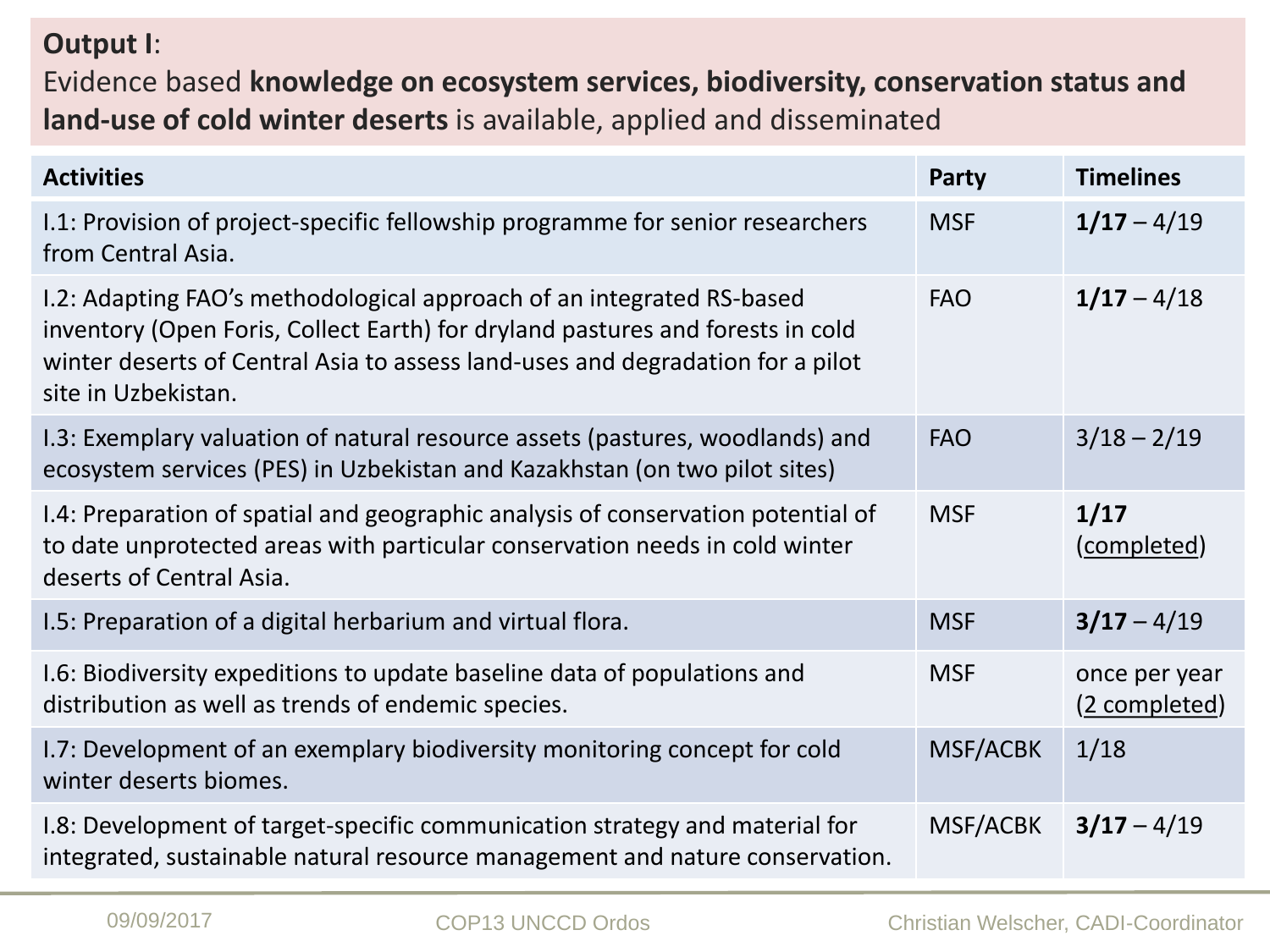## **Work package II**

## **"Apply this knowledge in sustainable land-use projects"**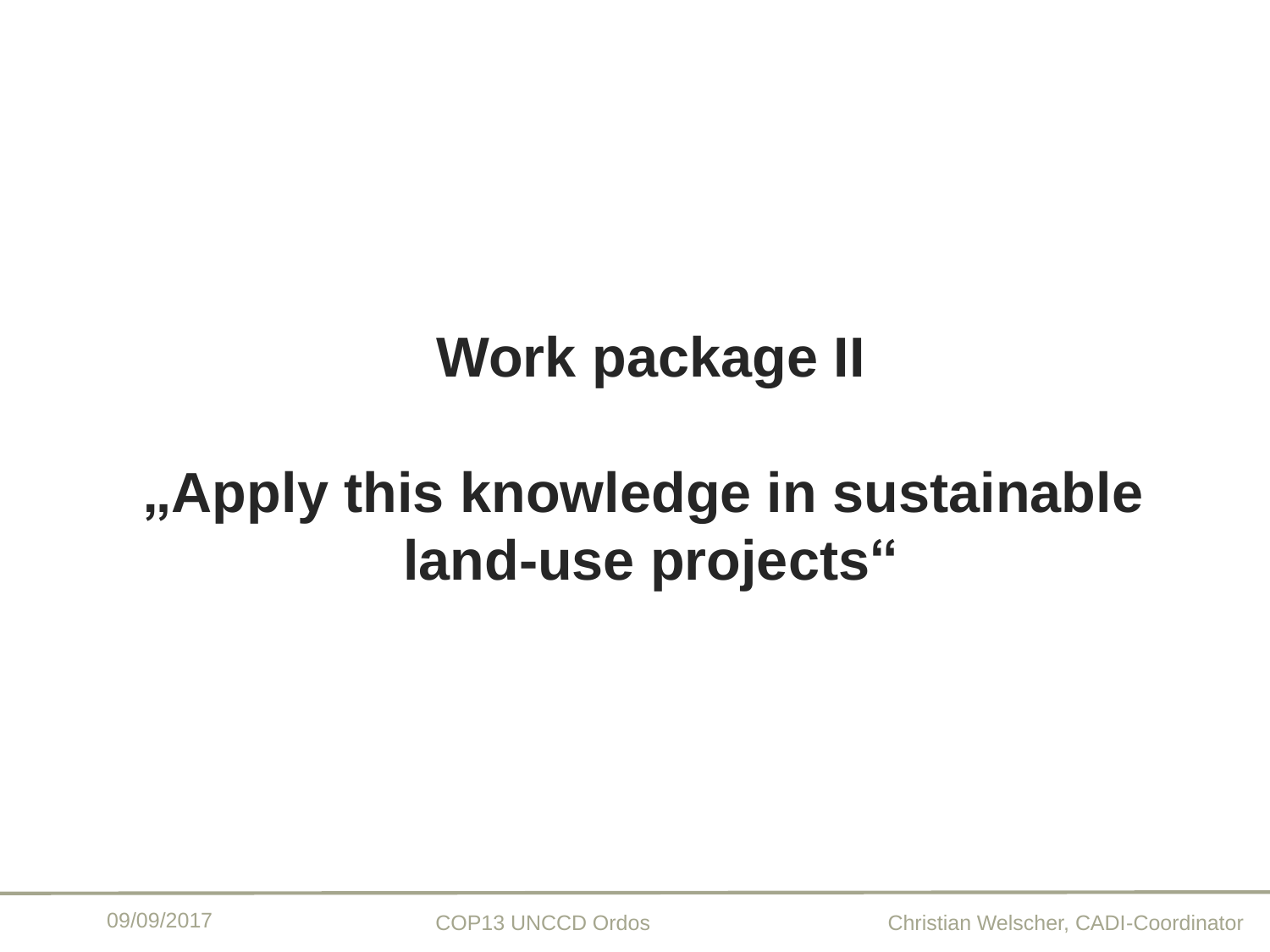#### **Output II**:

Multi-stakeholder-based **sustainable land management for desert biomes** is introduced in the partner countries

| <b>Activities</b>                                                                                                                                                                                                                                                                                       | Party                           | <b>Timeline</b> |
|---------------------------------------------------------------------------------------------------------------------------------------------------------------------------------------------------------------------------------------------------------------------------------------------------------|---------------------------------|-----------------|
| II.1: Reviewing the framework for Integrated Natural Resource Management<br>(INRM) and identifying challenges and opportunities in all partner countries.                                                                                                                                               | <b>MSF/ACBK</b><br>FAO (in UZB) | $2/17 - 2/18$   |
| II.2: Land-use mapping through collection of ecological and social aspects of<br>pastoralism, fire wood usage and carrying capacities (e.g. Collect Earth tool).                                                                                                                                        | MSF/ACBK                        | $3/17 - 4/17$   |
| II.3: Vulnerability analysis, risk assessment and acquiring site condition<br>parameters as well as research for development in INRM for a protected area in<br>Kazakhstan by applying the MARISCO tool.                                                                                                | <b>MSF</b>                      | $4/17 - 1/18$   |
| II.4: Establishment of local project partnerships in selected pilot areas (in UZB),<br>including pastures, with exemplary investments                                                                                                                                                                   | <b>FAO</b>                      | $4/17 - 4/18$   |
| II.5: Developing project partnerships into exemplary INRM co-management<br>agreements with alternative income concepts as well as exemplary lease-<br>agreements for pilot areas with at least two representatives of local<br>communities (in UZB).                                                    | <b>FAO</b>                      | $1/18 - 2/19$   |
| II.6: Establishing best-practices and approaches for climate-adapted &<br>biodiversity-friendly INRM in cold winter deserts through Farmer Field Schools<br>(FFS) and improvement of water resource management through construction<br>and restoration of wells/watering holes in pilot sites (in UZB). | <b>FAO</b>                      | $1/17 - 4/19$   |
| II.7: Supporting national authorities in Uzbekistan for registering a NAMA PIN<br>for Saxaul (Haloxylon spec.) desert forests of the cold winter deserts.                                                                                                                                               | <b>MSF</b>                      | $1/18 - 4/18$   |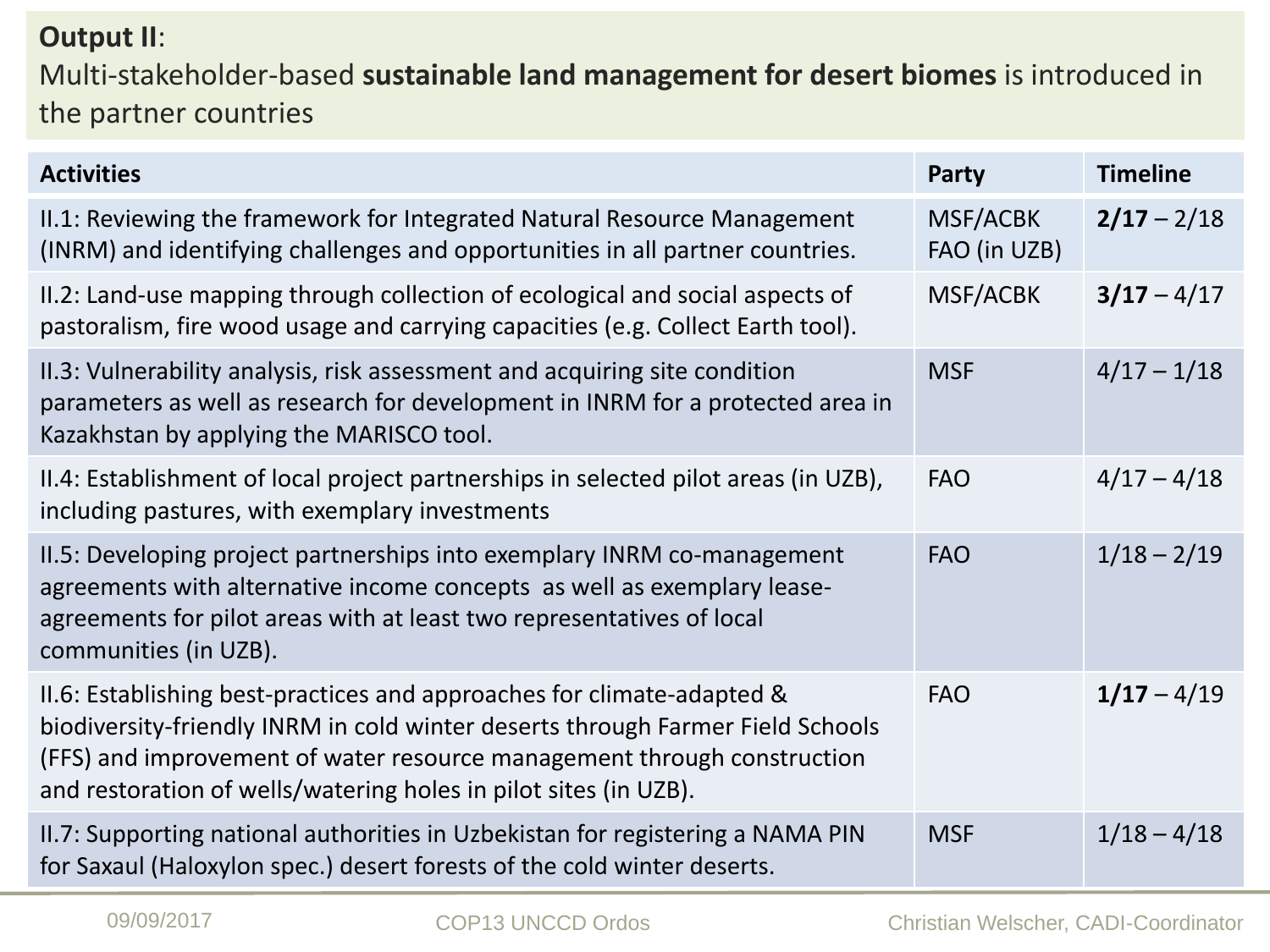## **Work package III**

## **"Apply this knowledge for protection of the ecosystem and improve nature conservation"**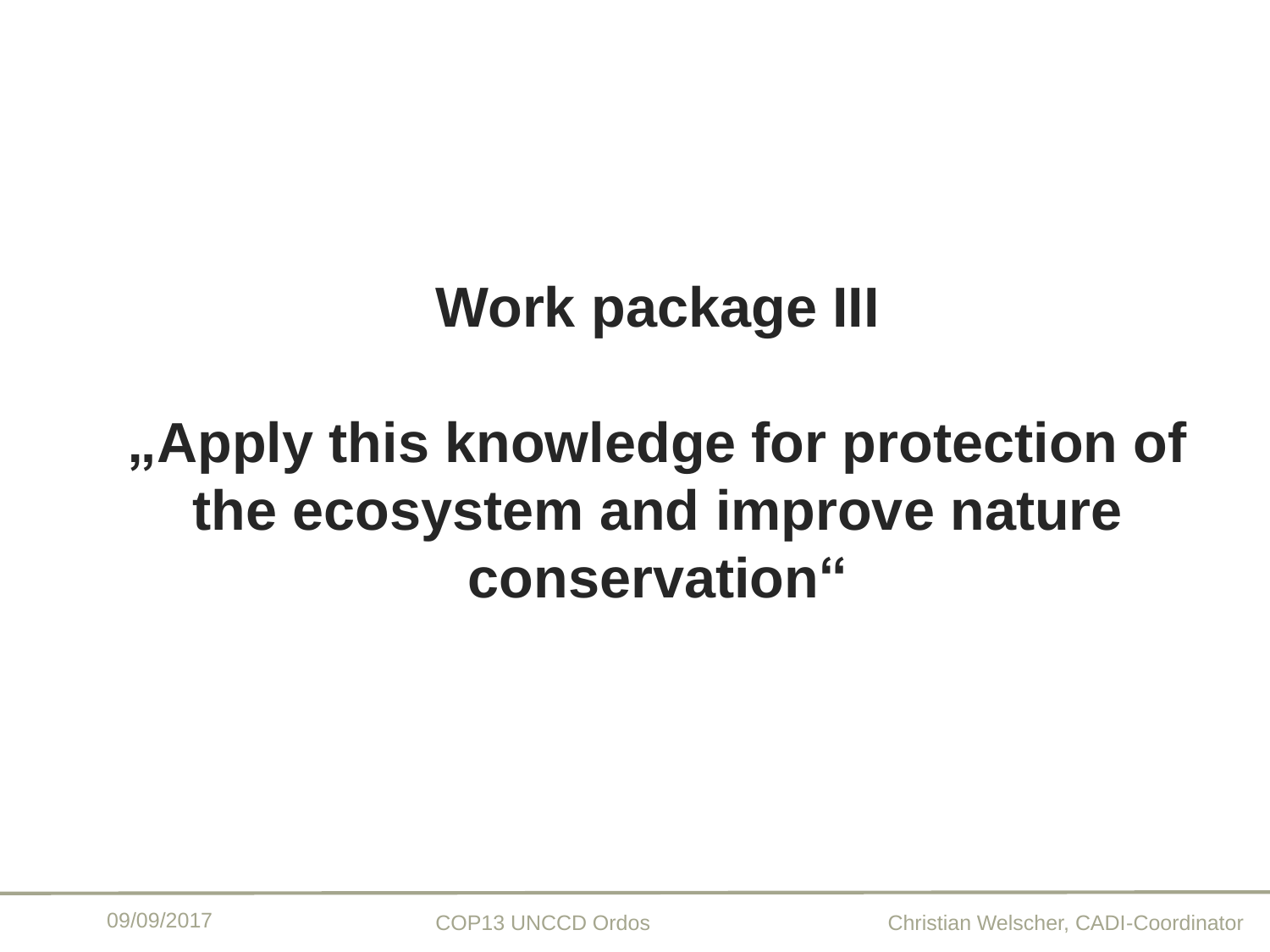#### **Output III**:

Conditions for **improved management and establishment of protected areas** in the desert biome are created and measures are actively promoted

| <b>Activities</b>                                                                                                                                                                                                                                                     | Party           | <b>Timelines</b>         |
|-----------------------------------------------------------------------------------------------------------------------------------------------------------------------------------------------------------------------------------------------------------------------|-----------------|--------------------------|
| III.1: Elaborating justifications for at least two protected areas<br>(establishment, expansion or IUCN status adjustment)                                                                                                                                            | <b>MSF/ACBK</b> | $4/17 - 3/18$            |
| III.2: Improving management effectiveness of at least two<br>existing protected areas (TKM, KAZ) through development<br>and adjustment of a) zonation; b) management plans; and c)<br>environmental education concepts as well as training of<br>protected area staff |                 | $MSF/ACBK$ $3/17 - 2/19$ |
| III.3: Investing in infrastructure and equipment of at least two<br>existing protected areas                                                                                                                                                                          | <b>MSF</b>      | $4/17 - 4/18$            |
| III.4: Preparing a (Natural/Cultural) World Heritage<br>justification for an area of the cold winter deserts                                                                                                                                                          | <b>MSF</b>      | $1/17 - 4/19$            |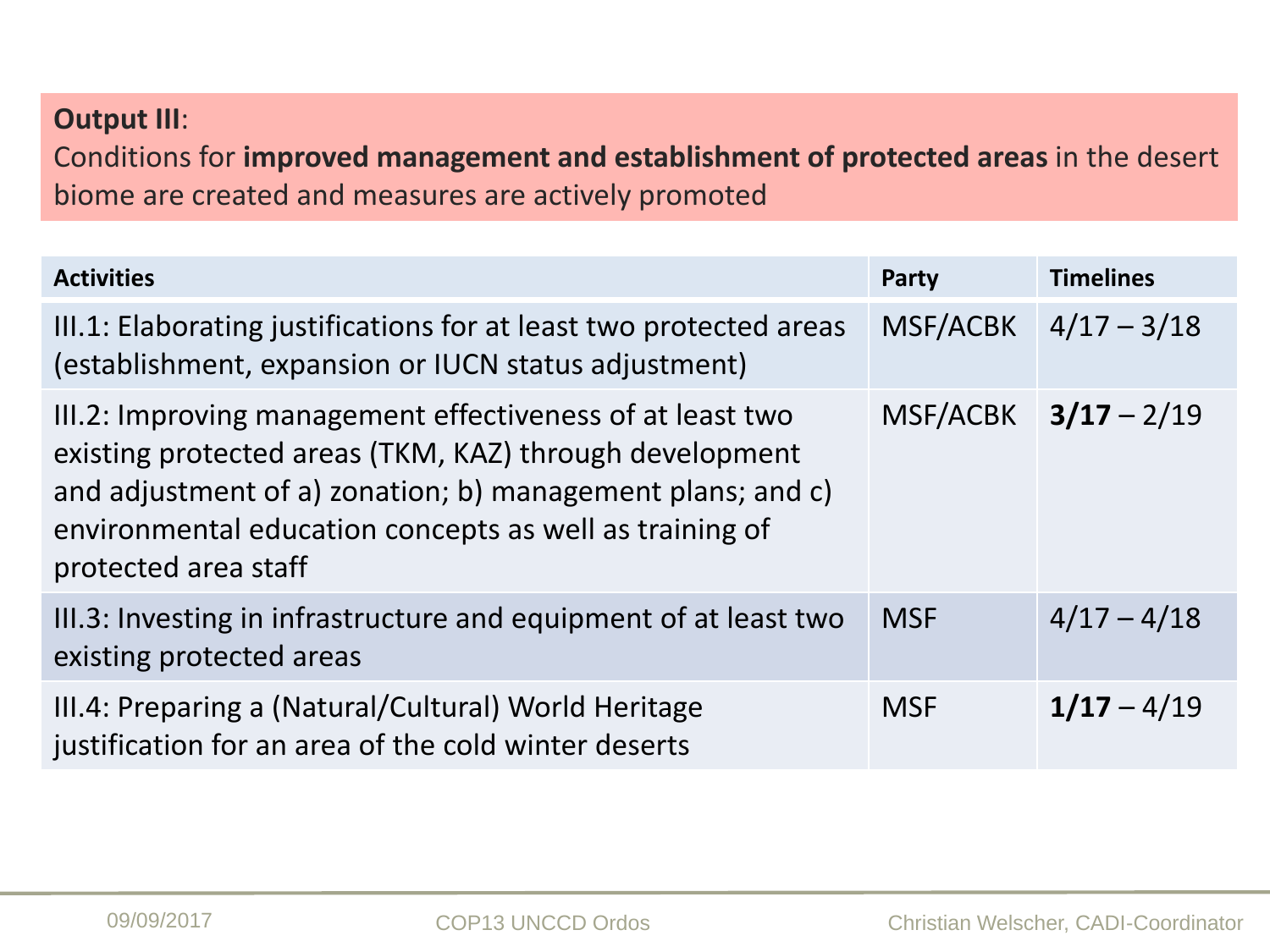### **Work package IV**

**"Feed experiences and implementation examples of the project into national, regional and international dialogue."**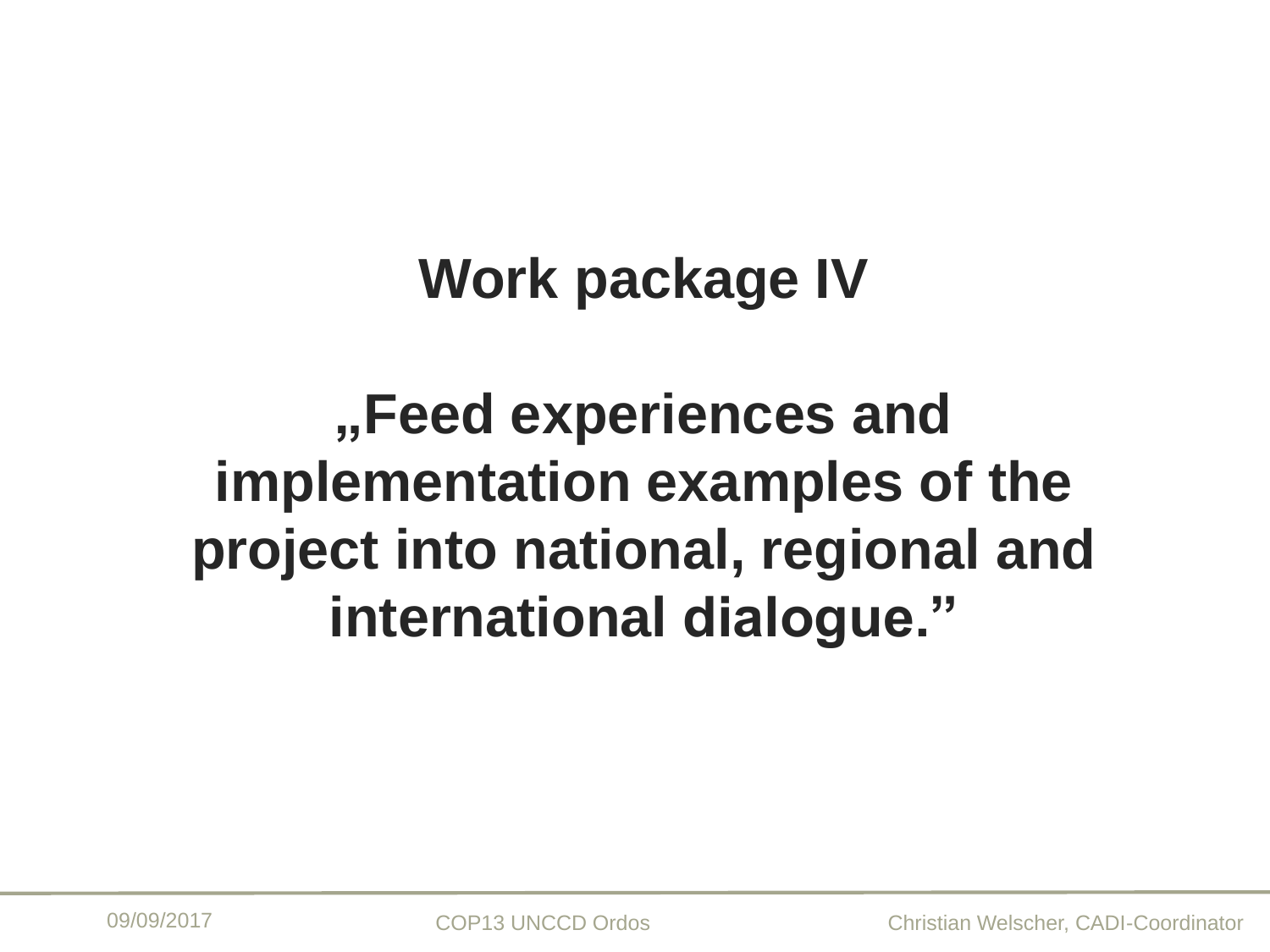#### **Output IV**:

Key actors in the region develop a **joint vision for conservation and sustainable use of cold winter deserts in Central Asia**, communicate this vision at national and international level and establish networks.

| <b>Activities</b>                                                                                                                                                                                                              | Party      | <b>Timeline</b> |
|--------------------------------------------------------------------------------------------------------------------------------------------------------------------------------------------------------------------------------|------------|-----------------|
| IV.1 Conduct one workshop per country on Intergovernmental Science-<br>Policy Platform on Biodiversity and Ecosystem Services (IPBES).                                                                                         | <b>MSF</b> | once per year   |
| IV.2: Regional awareness raising workshop for decision-makers and<br>extension of national political agenda for INRM in deserts (closely linked<br>to activity IV.3).                                                          | <b>FAO</b> | 2/18            |
| IV.3 Establishing interim secretariat of the initiative, preferably using<br>existing government structures.                                                                                                                   | <b>FAO</b> | $1/17 - 4/19$   |
| IV.4 Organizing project specific side events at UNCCD COP in 2017,<br>UNCBD COP in 2018 and UNFCCC COP in 2019, there, present CADI<br>strategy.                                                                               | <b>MSF</b> | once per year   |
| IV.5 Organizing an international conference on cold winter deserts in<br>Asia, targeting conservation and sustainable use.                                                                                                     | <b>FAO</b> | 2/19            |
| IV.6 Backstopping the process to establish CADI between partner<br>countries and develop a joint programme of work, including review of<br>current situation and study on sustainable funding options for CADI<br>secretariat. | <b>FAO</b> | $4/17 - 4/19$   |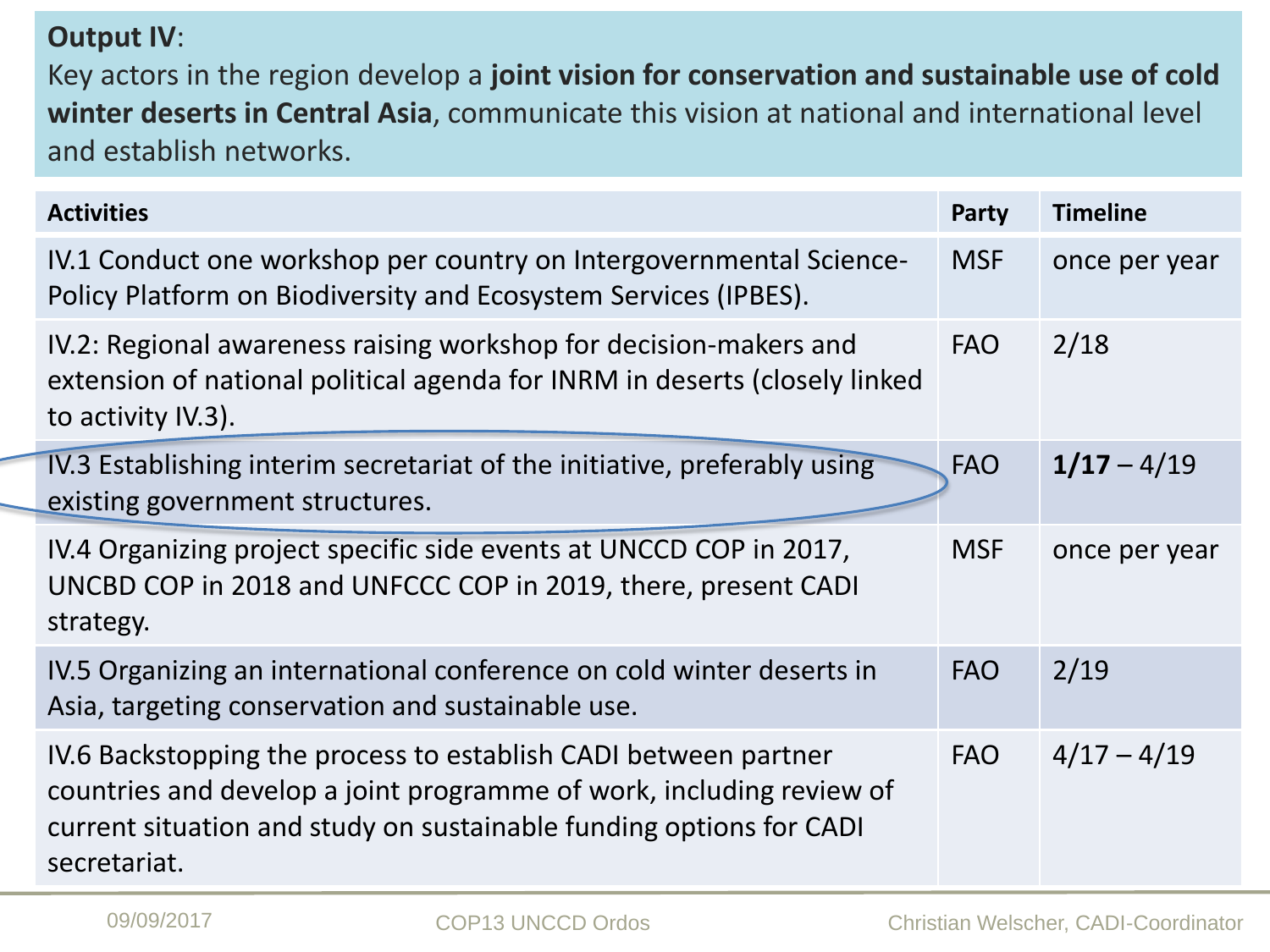### **Latest CADI achievements**

- FAO **CADI Validation Workshop** in Tashkent, December 2016
- First **interim report** submitted to the BMUB by 30.4.2017
- **Cooperation Agreements** between University of Greifswald and implementing partners FAO and Michael Succow Foundation (MSF) signed
- **CADI implementation in Kazakhstan officially started**, cooperation agreement between MSF and ACBK signed
- **Turkmenistan: registration process of CADI initiated**
- CADI **project homepage and Newsletter established**:
	- cadi.uni-greifswald.de
- CADI **information brochures** available in English, Russian and German